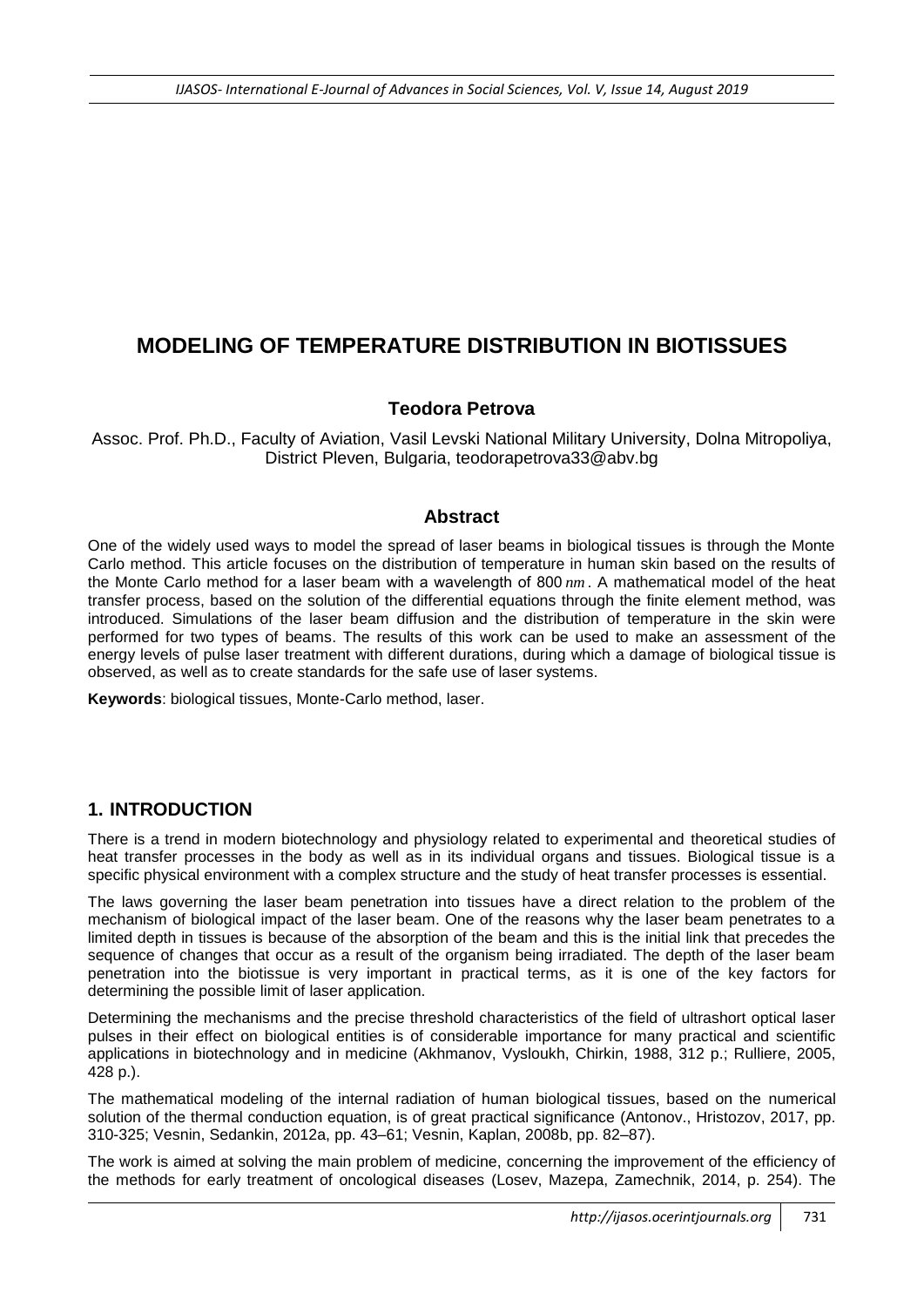conducted computational experiments will allow to investigate the influence of uncertainties in the spatial distribution of the physical parameters of biotissues on the temperature fields.

The work also examines the role of a complex small-scale structure in the formation of temperature distribution due to the strong spatial heterogeneity of the thermal conductivity of the various biological components. The transition from multilayer models to multicomponent biotissue, taking into account its structure and inhomogeneous parameters (thermal conductivity, water content, specific heat release, electrical conductivity, dielectric constant, thermal power) can improve the efficiency of thermal therapy of tumors at early stages (Jacques, 2011b, pp. 109–144).

The damage of biotissues is due to the temperature impact when laser optical radiation is absorbed, which leads to reversible or irreversible changes in its structure (Vogel, 2003, pp. 577–644; Wright, Barrett, Welch, 2002a). Irreversible damages can be divided into the following types, depending on the tissue temperature  $(T_{crit})$ : coagulation  $T_{crit} = 45-100^{\circ}C$ , vaporization  $T_{crit} \ge 100^{\circ}C$ . At a temperature of 100°C, the water molecules contained in most biotissues begin to evaporate. The large thermal vaporization of water is useful as far as it helps to remove excess heat and prevents overheating of adjacent tissues. If the water molecules evaporate and the laser effect continues, a further increase in tissue temperature will follow. After the water evaporates, the dehydrated tissues are very quickly heated to a temperature of 150°C, which initiates the process of carbonization of the tissues (Müller, Sliney, 1989, p.253; Sliney, Trokel, 1993; Tuchin, 2016a, p. 030201; Welch, 2011a).

### **2. DETERMINING THE DEPTH OF PENETRATION OF OPTICAL RADIATION BY USING THE MONTE-CARLO METHOD**

The numerical modulation of the diffusion of laser radiation with wavelength of 800 *nm* in biotissues, using the Monte-Carlo method (Jacques, 2011b, pp. 109–144; Meglinski, Doronin, 2012) allows us to obtain data on the intensity distribution in the penetration depth.

In the matemathical modeling, the Henyey-Greenstein function is accepted as the scattering phase function:

$$
p(\theta) = \frac{1 - g^2}{\left(1 + g^2 - 2g\cos\theta\right)^{3/2}},
$$

where  $p(\theta)$  is a probability function,  $\theta$  is a scattering angle,  $g$  is the average cosine of the scattering angle. For the  $\theta$  angle we obtain:

$$
\theta = \arccos \left( \frac{1 + g^2 - \left( \frac{1 - g^2}{1 + g^2 - 2gR} \right)^2}{2g} \right)
$$

where R is a random evenly distributed number in the interval  $(0,1)$ .

The experiment was performed with a beam with a Gaussian distribution of 0,1 *cm* and focused Gaussian beam with a pulse duration of 500  $ns$  and wavelength of 800  $nm$ , refractive index  $n = 1,4$  and mean cosine of the scattering angle g. Optical parameters of human tissues are measured in *in vitro* conditions and are presented in Table 1 (Tuchin, Utz, Yaroslavsky, 1994, pp. 3178–3188; Tuchin, Utz, Yaroslavsky, 1993a, pp. 234–258).

| <b>Biotissue</b> | $\lambda$ , nm | $\mu_a$ , cm <sup>-1</sup> | $\mu_s$ , cm <sup>-1</sup> |      |
|------------------|----------------|----------------------------|----------------------------|------|
| Dermis           | 800            |                            | 175                        | 0,85 |

**Table 1. Optical parameters of biotissues**

Figure 1 shows the results from the Monte-Carlo simulated photon distribution in the dermis for a beam with Gaussian distribution and radius of 5×10<sup>-3</sup> cm and a focused Gaussian beam with the same radius according to the penetration depth (on the *z* axis) and the radius of remoteness from the *z* axis.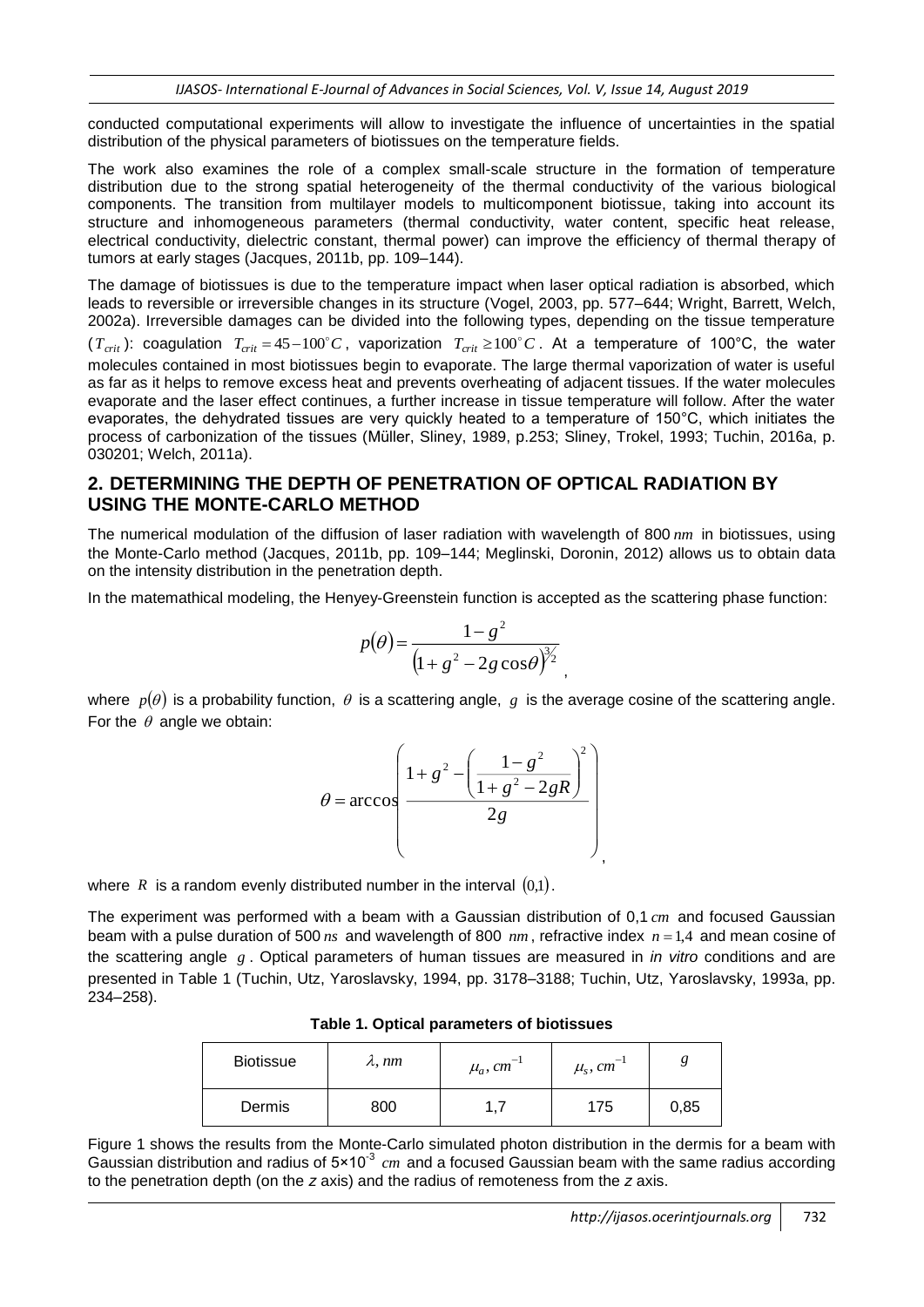

b)

Figure 1. Density distribution of the photon transfer in dermis of: a) a focused Gaussian beam and b) a beam with a Gaussian distribution.

The obtained results show that the scattering of a focussed Gaussian beam in the dermis is less than the scattering of a beam with Gaussian distribution. Figure 1*a* clearly illustrates that the beam initially focuses upon penetration in the dermis and then remains with a relatively constant width that is smaller than that of the non-focussed beam at the same depth of penetration (Figure 1*b*). At depths greater than 0.035 *cm* , both beams diminish considerably, as this is more pronounced for the focused beam.

The nature of the interaction of laser radiation with biological tissues depends on the absorption coefficient for a particular wavelength. The examined modified Monte Carlo method has several advantages. This method is applicable to environments with different geometries and it produces three-dimensional information about the beam diffusion in tissue. When emitting 1 million photons, the error of the method does not exceed 1% of the value obtained.

# **3. MODELING OF HEAT PROCESSES**

When biotissues aborb laser radiation, heat is generated. The modeling should be solving the problem for optimization of the laser emitter parameters and should evaluate the results obtained from the laser effect of the already selected laser on the biological environment. The generated heat causes a number of effects, which correspond to different power levels that are used, and leads to tissue heating within the physiological temperature, which in turn leads to reversible or irreversible changes in the state of the tissues. The generated heat, described as a source of heat *S* at point **r,** which is proportional to the fluence rate of light  $\varphi(\mathbf{r})$  (*mW* / *cm*<sup>2</sup>) and absorption coefficient  $\mu_a(\mathbf{r})$  at this point:

$$
S(\mathbf{r}) = \mu_a(\mathbf{r})\varphi(\mathbf{r}). \tag{1}
$$

The bioheat equation is written based on the energy balance in the system and describes the temporary change in biotissue temperature at a given point in space **r,** in the absence of blood flow in the tissue:

$$
\rho c \frac{\partial T(\mathbf{r},t)}{\partial t} = \nabla [k_m \nabla T(\mathbf{r},t)] + S(\mathbf{r}),
$$
\n(2)

where  $\rho$  is the tissue density,  $c$  is the tissue-specific heat,  $T(\mathbf{r},t)$  is the tissue temperature at time  $t$ ,  $k_m$  is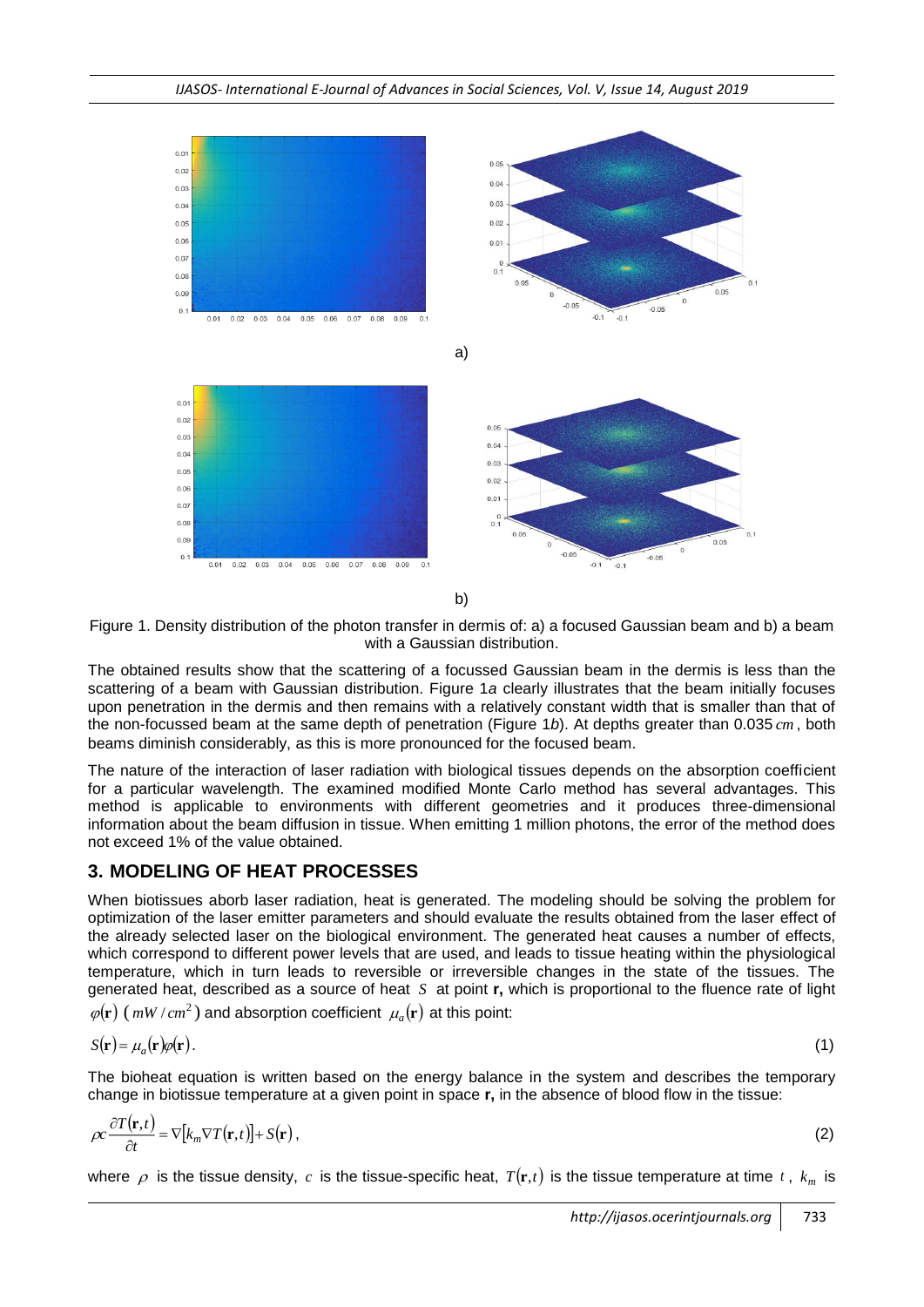the coefficient of thermal conductivity,  $S(\mathbf{r})$  term that describes the heat source which determines the speed of heat release at point **r** .

In this equation certain things, such as convection, reflection, vaporization, metabolic heat effects are not taken into consideration as they are negligible in many practical cases. It is assumed that the source term is constant over the time interval of heating. The first term, to the right of the equal sign, describes the heat conduction (usually from point r), and the source term accounts heat generation at the expense of photon absorption. Initial and boundary conditions must be taken into account in order to solve this equation. The initial conditions are the tissue temperature at moment of time  $t = 0$ , and the boundary conditions depend on the tissue structure and the geometry of laser heating (Friedman, 2011a, pp. 1189–1198).

Figure 2 shows the results of the modeling of temperature distribution in tissues during the implementation of the bioheat equation (2) on the basis of the energy balance in the system, the solution being obtained by applying the finite element method. The study was performed for the biological structure of the dermis. The data used for the dermis is shown in Table 2 (Tuchin, Utz, Yaroslavsky, 1994, pp. 3178-3188; Tuchin, Utz, Yaroslavsky, 1993a, pp. 234–258).

| <b>Biotissue</b> | $\rho$ , $ kg/m^3$ | c,  J/kg.K | k,  W/m.K |
|------------------|--------------------|------------|-----------|
| Dermis           | -200               | 3800       | 0,53      |

**Table 2. Biological structure of the dermis**

Figure 2 shows the temperature distribution, as focused Gaussian beam and a beam with Gaussian distribution were investigated at the same duration of impact of the beam.



b)

Figure 2. Temperature distribution (a-b).

From Figure 2*a*, it can be observed that the focussed Gaussian beam heats the tissue to a temperature of 43<sup>°</sup>C. And Figure 2*b* shows a distribution of a beam with Gaussian destribution temperature at which the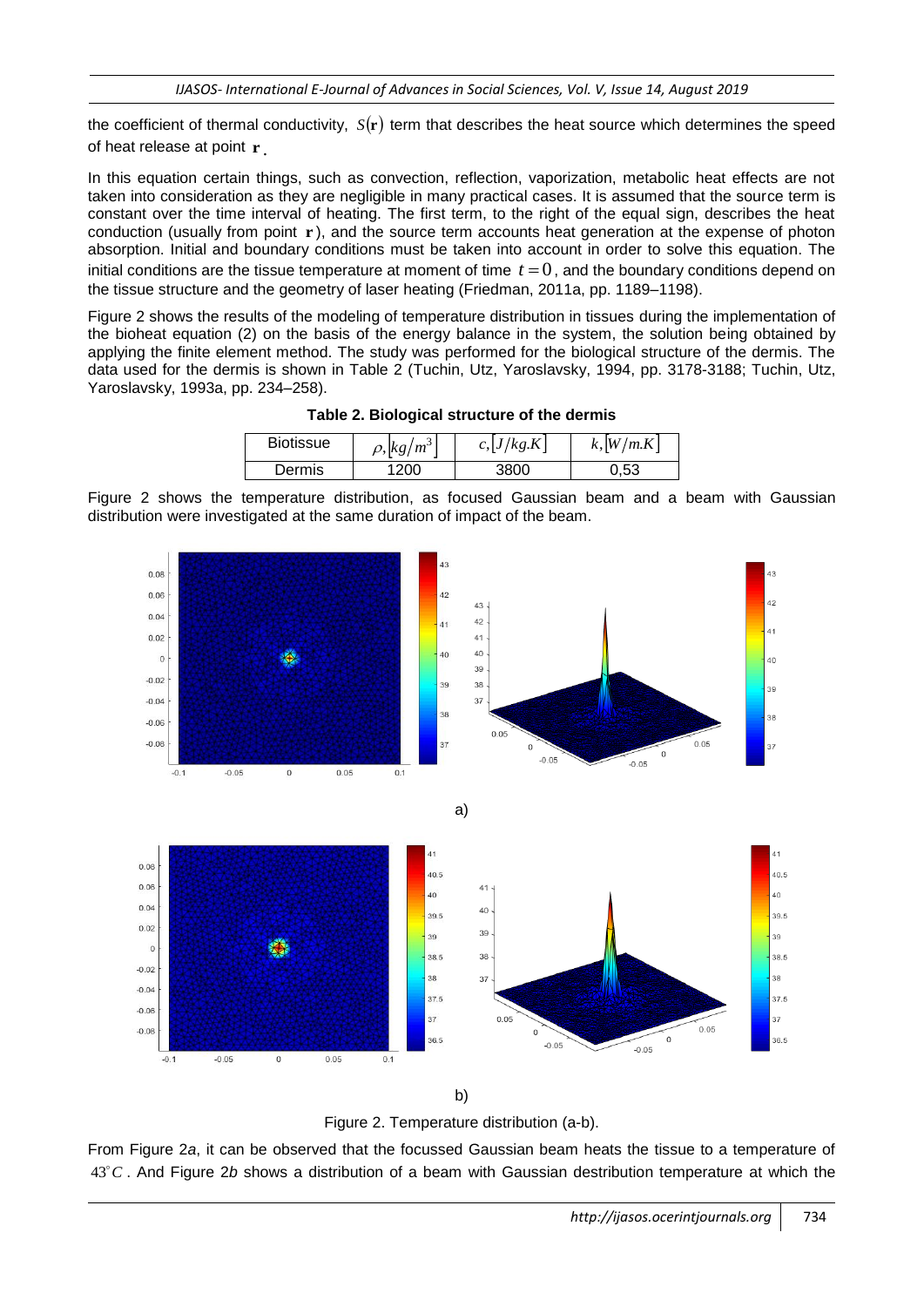tissue temperature reaches  $41^{\circ}$ C. The figure shows that the Gaussian beam temperature distribution covers a larger area of the section to which the beam has reached, compared to the focused beam. This indicates that the use of a focused beam is more efficient and allows for more precise heating of only the desired part of the tissue.

# **4. DISCUSSION**

The morphological diversity of tissues determines the different nature of light passing through them. The size of the cells, of the cellular structural elements and of the connective biotissues is within the range from a few tens of centimeters to hundreds of micrometers (Bagratashvili, Sobol, Shechter, 2006; Saratov, 2000; Tuchina, 2007; Tuchin, 2011). It should be noted that when laser radiation is applied to the skin, damage to the biological tissues occurs, which cannot be explained by the standard thermalmelting mechanism (Fredriksson, 2008a). The difference is explained by the multiphoton excitation of electrons, which occurs at a time equal to the duration of the pulse when the energy is transferred directly to the atomic subsystem (Dyukin, Martsinovskiǐ, Shandybina, Yakovlev, Nikiforov, Guk, 2011, pp. 558–562; Stampfli, 1990, pp. 7163– 7173). In this case, the water molecules serve as a transmission link which absorbs energy from the laser radiation and excites the vibrational modes of collagen with a relaxation time of about 3 ps. (Kropman, Bakker, 2001, pp. 2118–2120; Kropman, Nienhuys, Bakker, 2002, p. 077601). At various temperature ranges, the biological tissue can undergo different chemical and structural changes. At  $T = 40 \div 45^{\circ} C$ irreversible damage to the tissues is not to be expected (enzymes may be activated and changes in the membrane or cell death may occur only with sufficiently long heating). Heating of tissues to a temperature of 42÷45<sup>°</sup>C degrees in medical practice is used for local thermotherapy (Parvanov, Sotirov, Sakakushev, 2006a, Sakakushev, Sotirov, Parvanov, 2006b; Sotirov, Sakakushev, Koriykov, Georgiev, Zhel, Popesku, 2010; Sotirov, Sakakushev, Tonev, Georgiev, 2006c; Sotirov, Ivanov, Sakakushev, 2016b; Parvanov, Sakakushev, Sotirov, 2014a; Sakakushev, Sotirov, Parvanov, Angelov, 2014b).

# **5. CONCLUSIONS**

The wavelength and the laser radiation power are determined by the size of the tumor and the absorption spectrum of the pathological tissue. All types of laser thermotherapy require careful determination of the laser radiation dosimetry, reliable data on the optical and thermophysical parameters of the biotissues and the use of the means to control these parameters. The developed mathematical model describes the heat transfer processes based on an analytical solution of a system of equations describing the dynamics of the electron and atomic subsystems, the results of the experiment showing that the scattering of a focused Gaussian beam in the dermis is less than that of a beam with Gaussian distribution. It can clearly be seen how the beam initially focuses upon penetration in the dermis and then remains with a relatively constant width that is smaller than that of the non-focussed beam at the same depth of penetration. At depths greater than 0.035 *cm* , both beams diminish considerably, and this is more pronounced for the focused beam. The beam with Gaussian distribution covers a larger area of the section to which the beam has reached compared to the focused beam. This indicates that the use of a focused beam is more efficient and allows for more precise heating of the desired part of the tissue (Petrova, 2016; Petrova, Petrov, 2018, pp.213-228; Petrova, Petrov, 2014a, pp. 201-206; Tuchin, 2007a).

# **REFERENCE LIST**

Akhmanov S.A., Vysloukh V.A., Chirkin A.S. (1988). Optics of Femtosecond Laser Pulses. Moscow, Nauka Publ., 1988, 312 p. (In Russian).

Antonov S. I., Hristozov I. S. (2017). Models of the existing system for maintenance and repair of the arrangement, Collection of papers: "Defense And Security, Arms, Technologies, Logistics Communication And Computing Technologies, Social Science", "Vasil Levski" National Military University-Artillery, Air Defense and CIS Faculty, Shumen, Bulgaria, 2017, pp. 310-325, ISSN 2367- 7902.

Bagratashvili V.N., Sobol E.N., Shechter A. B.M. (2006). Laser engineering of cartilage, Fizmatlit, 2006.

Dyukin R.V., Martsinovskiǐ G.A., Shandybina G.D., Yakovlev E.B., Nikiforov I.D., Guk I.V. (2011). Dynamics of the permittivity of a semiconductor acted on by a femtosecond laser. Journal of Optical Technology, 2011, vol. 78, no. 8, pp. 558–562.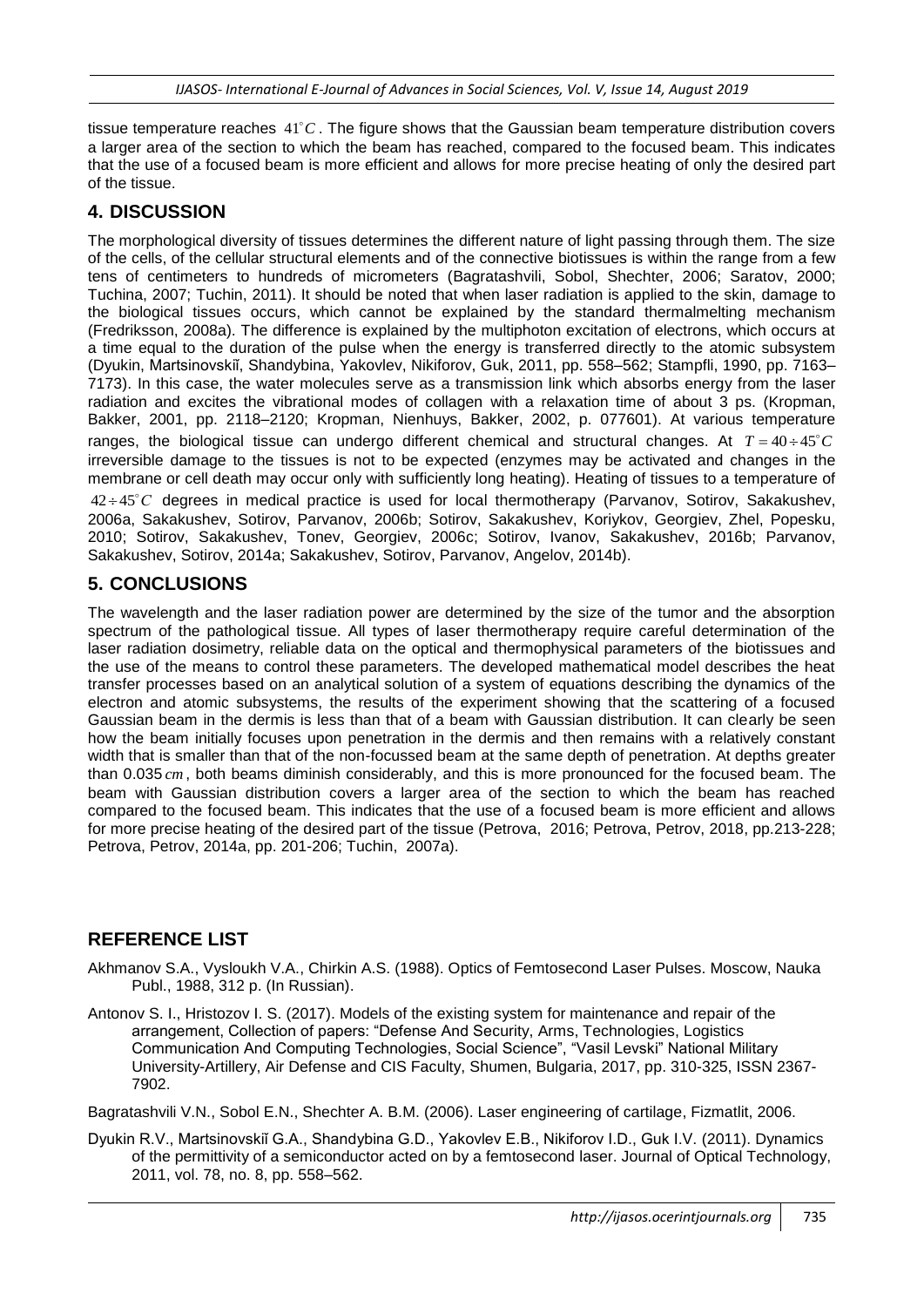- Rulliere Ed. C. (2005). Femtosecond Laser Pulses: Principles and Experiments. 2nd ed. Springer, 2005, 428 p.
- Friedman N.J. et al. (2011a). Femtosecond laser capsulotomy. Journal of Cataract & Refractive Surgery, 2011, vol. 37, no. 7, pp. 1189–1198. doi: 10.1016/j.jcrs.2011.04.022.
- Fredriksson I., Larsson M., Stromberg T. (2008a). Optical microcirculatory skin model: assessed by Monte Carlo simulations paired with in vivo laser Doppler flowmetry. Journal of Biomedical Optics, 2008, vol. 13, no. 1, art. 014015. doi: 10.1117/1.2854691.
- Jacques S. (2011b). Monte Carlo modeling of light transport in tissue (steady state and time of flight). In: Optical–Thermal Response of Laser-Irradiated Tissue. Springer, 2011, pp. 109–144. doi: 10.1007/978-90-481-8831-4\_5.
- Kropman M.F., Bakker H.J. (2001). Dynamics of water molecules in aqueous solvation shells. Science, 2001, vol. 291, no. 5511, pp. 2118–2120. doi: 10.1126/science.1058190.
- Kropman M.F., Nienhuys H.K., Bakker H.J. (2002). Real-time measurement of the orientational dynamics of aqueous solvation shells in bulk liquid water. Physical Review Letters, 2002, vol. 88, no. 7, pp. 077601. doi: 10.1103/physrevlett.88.077601.
- Losev A.G., Mazepa E.A., Zamechnik T.V. (2014). About several typical traits in the diagnosis of mammary glands pathologyaccrding to the date of microwave radiometry//Modern problems of science and education, 2014. № 6, p. 254.
- Meglinski I., Doronin A.V. (2012). Monte Carlo modeling for the needs of biophotonics and biomedical optics. Advanced Biophotonics: Tissue Optical Sectioning/Eds. V.V. Tuchin, R.K. Wang. Taylor & Francis, 2012.
- Müller G.J., Sliney D.H. (1989). Dosimetry of Laser Radiation in Medicine and Biology. SPIE Press, Bellingham, 1989, 253 p.
- Petrova T., (2016). Modelling the impact of lasers on bio-tissues, LAMBERDT Academic Publishing, 2016, ISBN: 978-3-659-89346-9.
- Petrova T., Petrov Zh., (2018). Modelling the Distribution of Lasers in Biological Tissues, Int J Bioautomation, 22 (3), 213-228, doi: 10.7546/ijba.2018.22.3.213-228.
- Petrova T., Petrov Zh. (2014a). Specifics of temperature distribution at multilayer medium under the influence of laser radiation, Tenth Anniversary Scientific Conference with International Participation SPACE, ECOLOGY, SAFETY, Sofia 2014, pp. 201-206, ISSN 1313 – 3888.
- Sliney D.H., Trokel S.L. (1993). Medical Lasers and their Safe Use. NY, Academic Press, 1993.
- Stampfli P., Bennemann K.H. (1990), Theory for the instability of the diamond structure of Si, Ge, and C induced by a dense electronhole plasma. Physical Review B, 1990, vol. 42, no. 11, pp. 7163–7173. doi: 10.1103/physrevb.42.7163.
- Saratov, (2000), Fall Meeting, Optical Technologies in Biophysics and Medicine/Ed. by Tuchin V.V., Zimnyakov D.A., Pravdin A. B. Proc. SPIE. 2000. V. 4001.
- Tuchin V.V. (2016a). Tissue optics and photonics: light-tissue interaction II. Journal of Biomedical Photonics & Engineering, 2016, vol. 2, no. 3, p. 030201. doi: 10.18287/jbpe16.02.030201.
- Tuchin V.V., Utz S.R., Yaroslavsky I.V. (1994). Tissue optics, light distribution, and spectroscopy//Opt. Eng. 1994. V. 33. P. 3178–3188.
- Tuchin V.V., Utz S.R., Yaroslavsky I.V. (1993a) Skin optics: modeling of light transport and measuring of optical parameters//Medical optical tomography: functional imaging and monitoring/Eds. G.Muller, B. Chance, R.Alfano et al. Bellingham: SPIE, 1993. V. IS11. P. 234–258.
- Tuchina V.V. (2007). Optical biomedical diagnostics. T.1, 2 / Per. from English M., Fizmatlit, 2007; Handbook on Optical Biomedical Diagnostics. V. PM107 / Ed. by Tuchin V.V. Bellingham, SPIE Press, 2002.
- Tuchin V.V. (2007a). Optics of biological tissues: light scattering methods in medical diagnostics/Transl. from English M .Fizmatlit, 2011; Tuchin V.V. Tissue Optics: Light Scattering Methods and Instruments for Medical Diagnosis. Second edition. Bellingham, WA: SPIE Press, 2007. V. PM 166.
- Vesnin S.G., Sedankin M.K. (2012a), Development of a series of antenna applicators for non-invasive measurement of the temperature of human body tissues at different//Engineering magazine: science